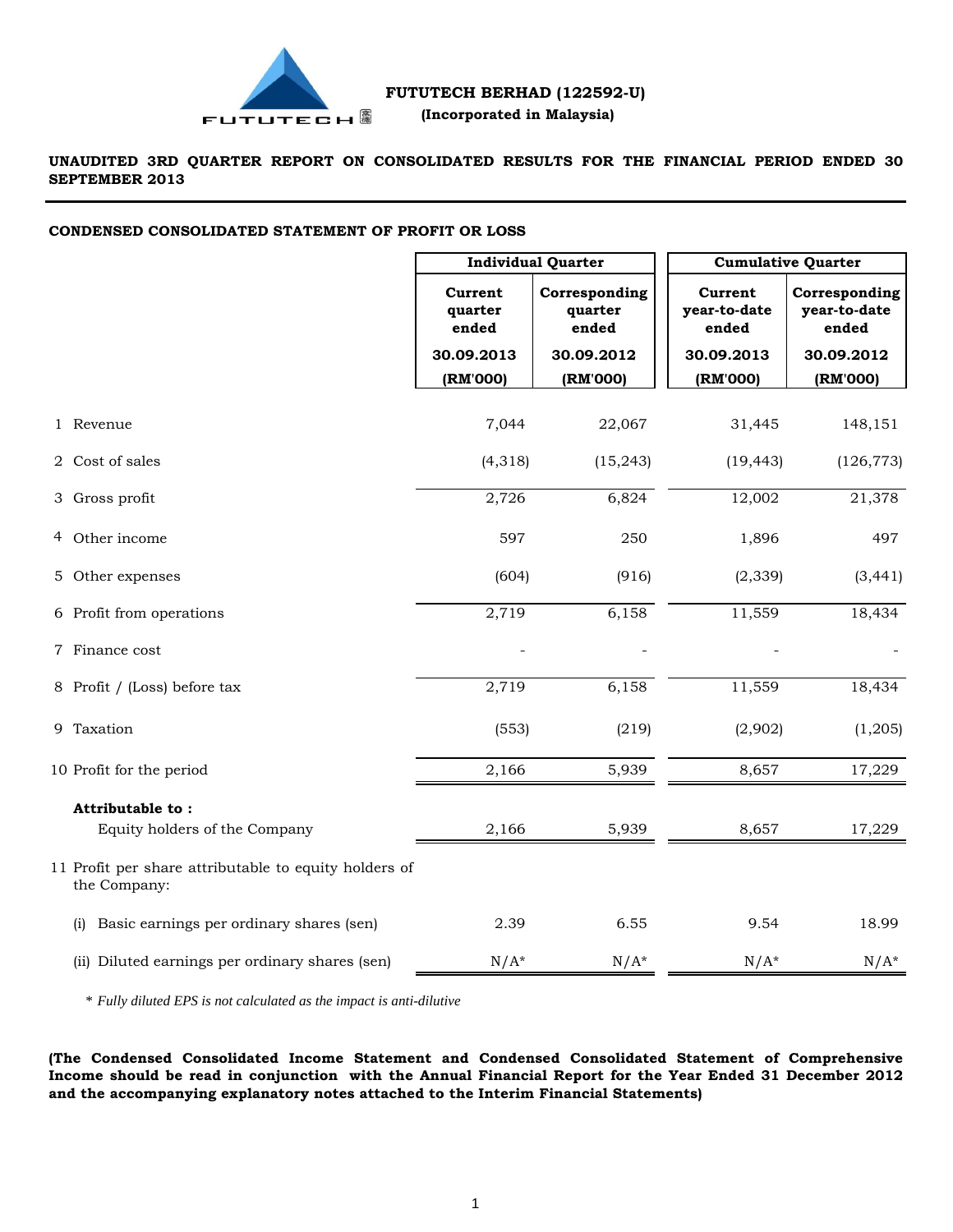

# **UNAUDITED 3RD QUARTER REPORT ON CONSOLIDATED RESULTS FOR THE FINANCIAL PERIOD ENDED 30 SEPTEMBER 2013**

**CONDENSED CONSOLIDATED STATEMENT OF PROFIT OR LOSS AND OTHER COMPREHENSIVE INCOME**

|                                                                                    | <b>Individual Quarter</b>   |                                   | <b>Cumulative Quarter</b>        |                                        |
|------------------------------------------------------------------------------------|-----------------------------|-----------------------------------|----------------------------------|----------------------------------------|
|                                                                                    | Current<br>quarter<br>ended | Corresponding<br>quarter<br>ended | Current<br>year-to-date<br>ended | Corresponding<br>year-to-date<br>ended |
|                                                                                    | 30.09.2013<br>(RM'000)      | 30.09.2012<br>(RM'000)            | 30.09.2013<br>(RM'000)           | 30.09.2012<br>(RM'000)                 |
| 1 Profit for the period                                                            | 2,166                       | 5,939                             | 8,657                            | 17,229                                 |
| 2 Other Comprehensive Income/(loss):<br>- Foreign currency translation differences |                             | (41)                              | (14)                             | (22)                                   |
| 3 Total comprehensive income for the period                                        | 2,166                       | 5,898                             | 8,643                            | 17,207                                 |
| Attributable to:<br>Equity holders of the Company                                  | 2,166                       | 5,898                             | 8,643                            | 17,207                                 |

**(The Condensed Consolidated Income Statement and Condensed Consolidated Statement of Comprehensive** Income should be read in conjunction with the Annual Financial Report for the Year Ended 31 December 2012 **and the accompanying explanatory notes attached to the Interim Financial Statements)**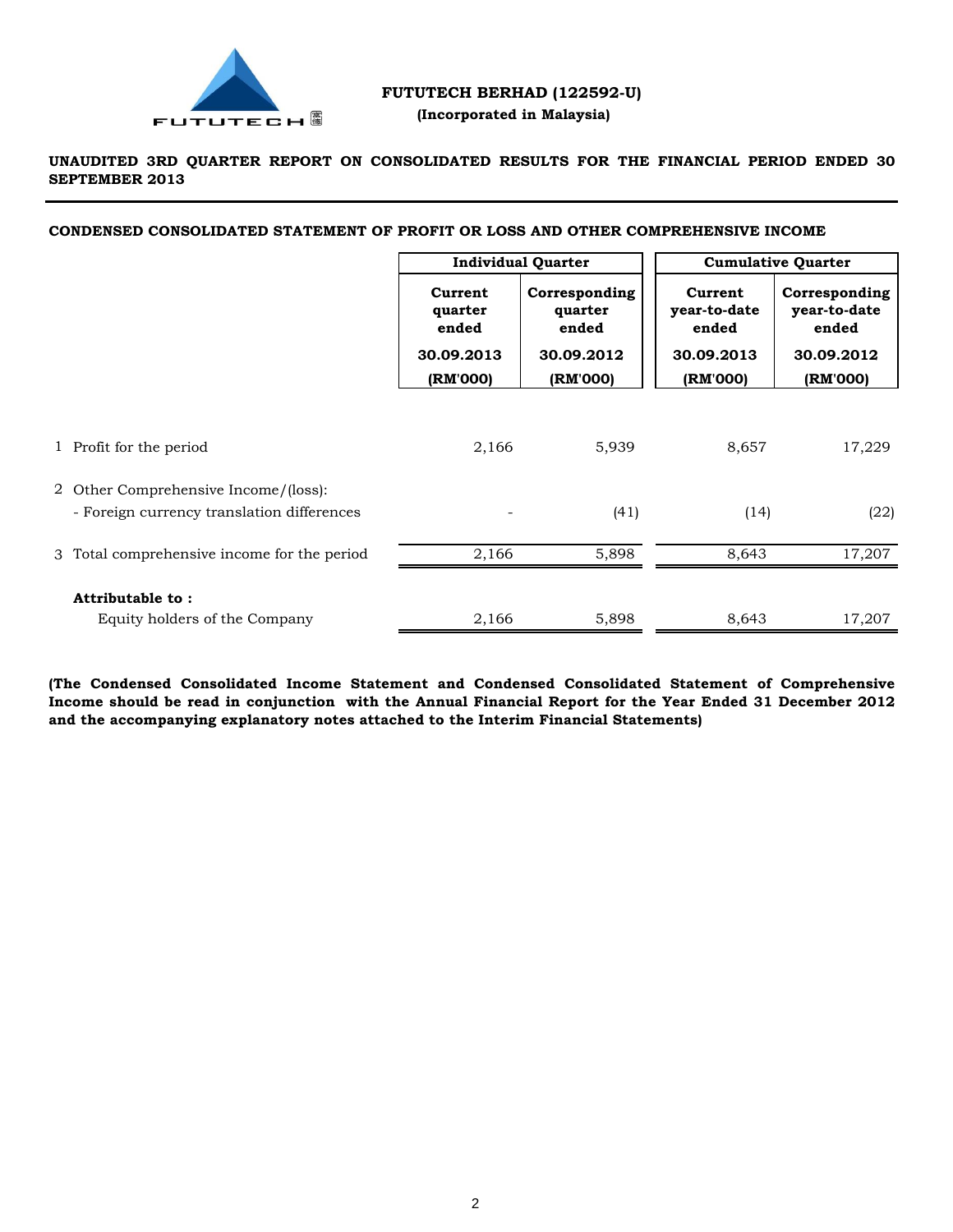

# **UNAUDITED 3RD QUARTER REPORT ON CONSOLIDATED RESULTS FOR THE FINANCIAL PERIOD ENDED 30 SEPTEMBER 2013**

# **CONDENSED CONSOLIDATED STATEMENT OF FINANCIAL POSITION**

|                                                      | (UNAUDITED)<br>As at<br>30.09.2013<br>(RM'000) | (AUDITED)<br>As at<br>31.12.2012<br>(RM'000) |
|------------------------------------------------------|------------------------------------------------|----------------------------------------------|
| <b>ASSETS</b>                                        |                                                |                                              |
| <b>Non Current Assets</b>                            |                                                |                                              |
| Property, Plant and Equipment                        | 6,575                                          | 7,075                                        |
| Other Investments                                    | 43                                             | 43                                           |
| Intangible Assets                                    | 41                                             | 51                                           |
| <b>Trade Debtors</b>                                 | 7,944                                          | 6,854                                        |
| Deferred tax assets                                  | 609                                            | 2,184                                        |
|                                                      | 15,212                                         | 16,207                                       |
| <b>Current Assets</b>                                |                                                |                                              |
| Inventories                                          | 2,590                                          | 2,389                                        |
| <b>Trade Debtors</b>                                 | 23,498                                         | 48,215                                       |
| Other Assets                                         | 9,487                                          |                                              |
| Other Debtors, Deposits and Prepayments              | 3,694                                          | 2,283                                        |
| Tax Recoverables                                     | 543                                            | 805                                          |
| Cash and Bank Balances                               | 58,466                                         | 60,759                                       |
|                                                      | 98,278                                         | 114,451                                      |
| <b>TOTAL ASSETS</b>                                  | 113,490                                        | 130,658                                      |
| <b>EQUITY AND LIABILITIES</b>                        |                                                |                                              |
| Equity Attributable to Equity Holders of the Company |                                                |                                              |
| Share Capital                                        | 45,369                                         | 45,369                                       |
| Other Reserves                                       | 297                                            | 311                                          |
| <b>Accumulated Profit</b>                            | 35,608                                         | 26,951                                       |
|                                                      | 81,274                                         | 72,631                                       |
| <b>Non Current Liabilities</b>                       |                                                |                                              |
| <b>Trade Payables</b>                                |                                                |                                              |
| Deferred tax liabilities                             | 3,616<br>632                                   | 3,616                                        |
|                                                      |                                                |                                              |
| Other Payables                                       | 4,248                                          | 20<br>3,636                                  |
|                                                      |                                                |                                              |
| <b>Current Liabilities</b>                           |                                                |                                              |
| <b>Trade Payables</b>                                | 6,878                                          | 19,932                                       |
| Other Payables, Accruals and Liabilities             | 20,797                                         | 34,435                                       |
| Provision for Taxation                               | 293                                            | 24                                           |
|                                                      | 27,968                                         | 54,391                                       |
| <b>Total Liabilities</b>                             | 32,216                                         | 58,027                                       |
| TOTAL EQUITY and LIABILITIES                         | 113,490                                        | 130,658                                      |

Net Assets Per Share (based on ordinary shares of RM0.50 each) (RM)

**(The Condensed Consolidated Statement of Financial Position should be read in conjunction with the Annual Financial Report for the Year Ended 31 December 2012 and the accompanying explanatory notes attached to the Interim Financial Statements)**

0.90 0.80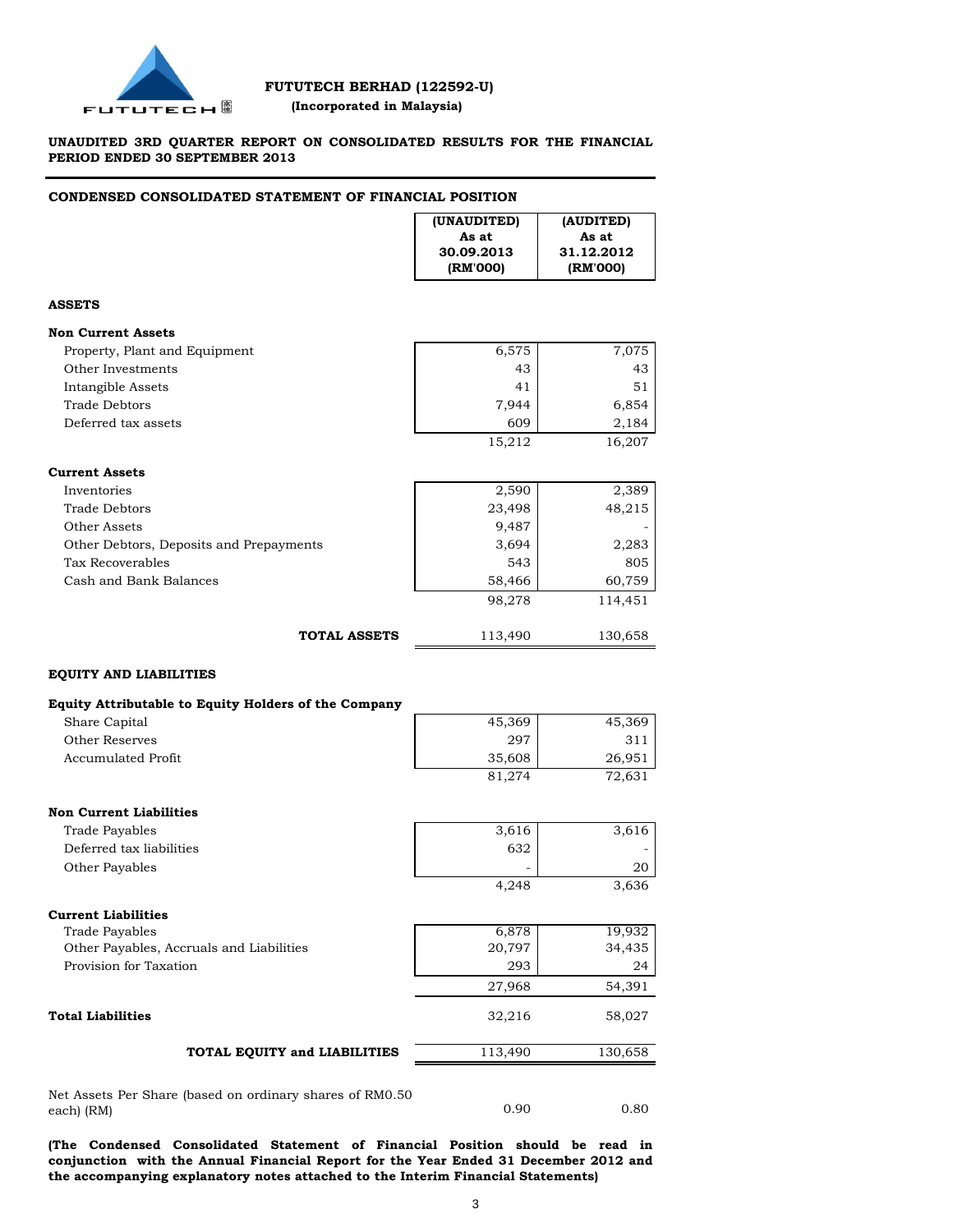

# **FUTUTECH BERHAD (122592-U)**

 **(Incorporated in Malaysia)**

# **UNAUDITED 3RD QUARTER REPORT ON CONSOLIDATED RESULTS FOR THE FINANCIAL PERIOD ENDED 30 SEPTEMBER 2013**

# **CONDENSED CONSOLIDATED STATEMENTS OF CHANGES IN EQUITY**

|                                                          | Attributable to Equity Holders of the Company<br><------ Non-Distributable -------> |                                           |                                                |                                      |
|----------------------------------------------------------|-------------------------------------------------------------------------------------|-------------------------------------------|------------------------------------------------|--------------------------------------|
| <b>9 MONTHS PERIOD ENDED</b><br><b>30 SEPTEMBER 2013</b> | <b>Share Capital</b><br><b>RM'000</b>                                               | Other<br><b>Reserves</b><br><b>RM'000</b> | Accumulated<br><b>Profits</b><br><b>RM'000</b> | <b>Total Equity</b><br><b>RM'000</b> |
| Balance as at 1 January 2013                             | 45,369                                                                              | 311                                       | 26,951                                         | 72,631                               |
| Total Comprehensive Income for the<br>period             |                                                                                     | (14)                                      | 8,657                                          | 8,643                                |
| Balance as at 30 September 2013                          | 45,369                                                                              | 297                                       | 35,608                                         | 81,274                               |
| <b>9 MONTHS PERIOD ENDED</b><br><b>30 SEPTEMBER 2012</b> |                                                                                     |                                           |                                                |                                      |
| Balance as at 1 January 2012                             | 45,369                                                                              | 303                                       | 3,530                                          | 49,202                               |
| Total Comprehensive Income for the<br>period             |                                                                                     | (22)                                      | 17,229                                         | 17,207                               |
| Balance as at 30 September 2012                          | 45,369                                                                              | 281                                       | 20,759                                         | 66,409                               |

**(The Condensed Consolidated Statements of Changes in Equity should be read in conjunction with the Annual Financial Report for the Year Ended 31 December 2012 and the accompanying explanatory notes attached to the Interim Financial Statements)**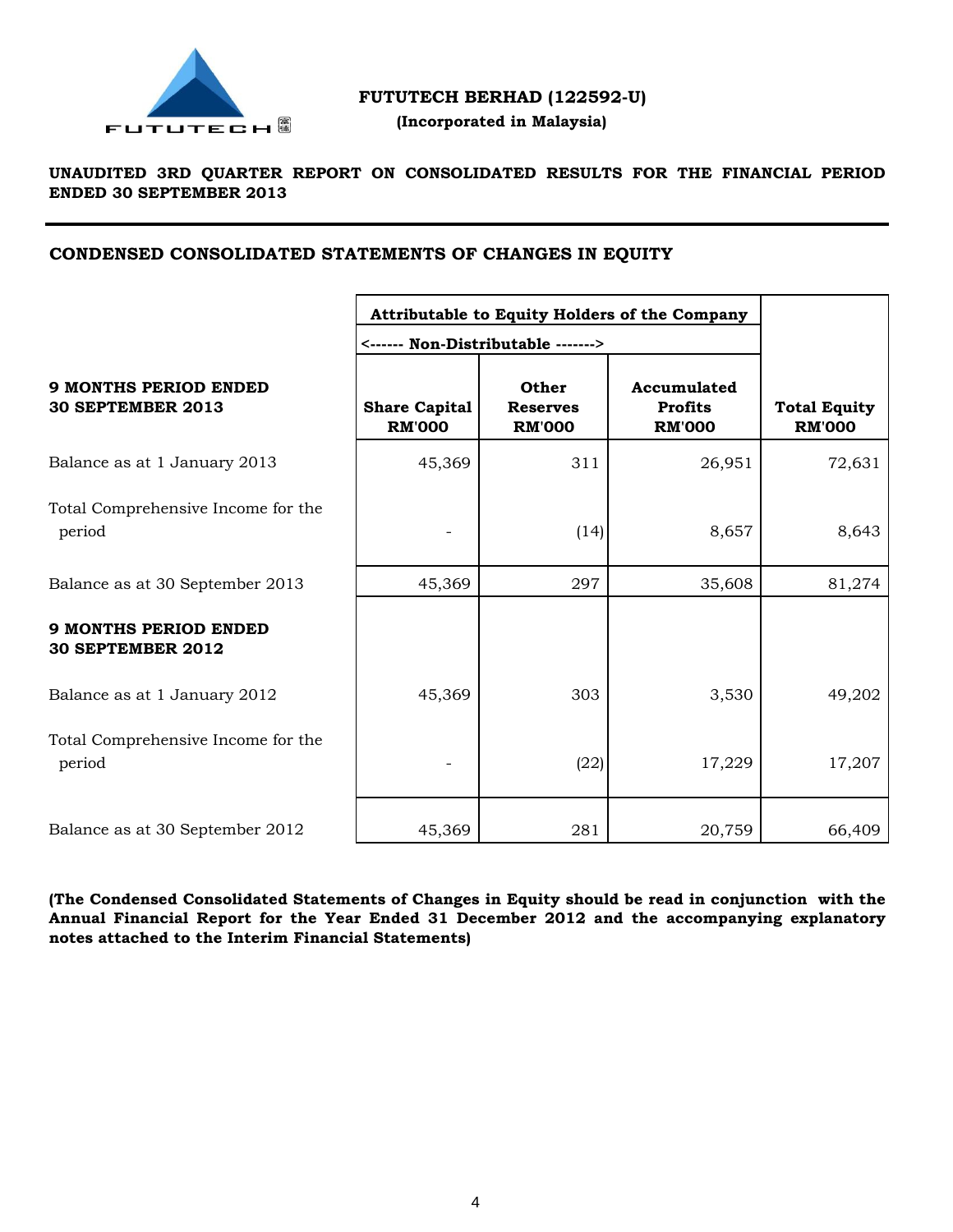

# **FUTUTECH BERHAD (122592-U)**

# **(Incorporated in Malaysia)**

# **UNAUDITED 3RD QUARTER REPORT ON CONSOLIDATED RESULTS FOR THE FINANCIAL PERIOD ENDED 30 SEPTEMBER 2013**

# **CONDENSED CONSOLIDATED CASHFLOW STATEMENT**

|                                                                 | Current<br>year-to-date<br>ended<br>30.09.2013 | Corresponding<br>year-to-date<br>ended<br>30.09.2012 |
|-----------------------------------------------------------------|------------------------------------------------|------------------------------------------------------|
|                                                                 | (RM'000)                                       | (RM'000)                                             |
| CASH FLOWS FROM OPERATING ACTIVITIES                            |                                                |                                                      |
| Profit before tax                                               | 11,559                                         | 18,434                                               |
| Adjustment for:                                                 |                                                |                                                      |
| Amortisation and depreciation of property, plant and equipments | 802                                            | 983                                                  |
| Non-cash items                                                  | (1, 353)                                       | (455)                                                |
| Operating Profit Before Working Capital Changes                 | 11,008                                         | 18,962                                               |
| Changes in working capital:                                     |                                                |                                                      |
| Net change in operating assets                                  | 12,497                                         | (27, 059)                                            |
| Net change in operating liabilities                             | (26, 710)                                      | 37,311                                               |
| Net Cash (Used In)/Generated From Operations                    | (3,205)                                        | 29,214                                               |
| Income tax paid                                                 | (274)                                          | (1,614)                                              |
| Income tax refunded                                             | 110                                            | 518                                                  |
| Interest received                                               | 1,382                                          | 455                                                  |
| Net Cash (Used In)/Generated From Operating Activities          | (1,987)                                        | 28,573                                               |
| CASH FLOW FROM INVESTING ACTIVITY                               |                                                |                                                      |
| Acquisition of property, plant and equipments                   | (292)                                          | (237)                                                |
| Net Cash Used In Investing Activity                             | (292)                                          | (237)                                                |
| CASH FLOW FROM FINANCING ACTIVITY                               |                                                |                                                      |
| NET (DECREASE)/INCREASE IN CASH AND CASH EQUIVALENTS            | (2, 279)                                       | 28,336                                               |
| <b>EFFECT OF EXCHANGE RATE CHANGES</b>                          | (14)                                           | (22)                                                 |
| CASH AND CASH EQUIVALENTS AT BEGINNING OF FINANCIAL PERIOD      | 60,759                                         | 13,652                                               |
| CASH AND CASH EQUIVALENTS AT END OF FINANCIAL PERIOD            | 58,466                                         | 41,966                                               |

**(The Condensed Consolidated Cashflow Statements should be read in conjunction with the Annual Financial Report for the Year Ended 31 December 2012 and the accompanying explanatory notes attached to the Interim Financial Statements)**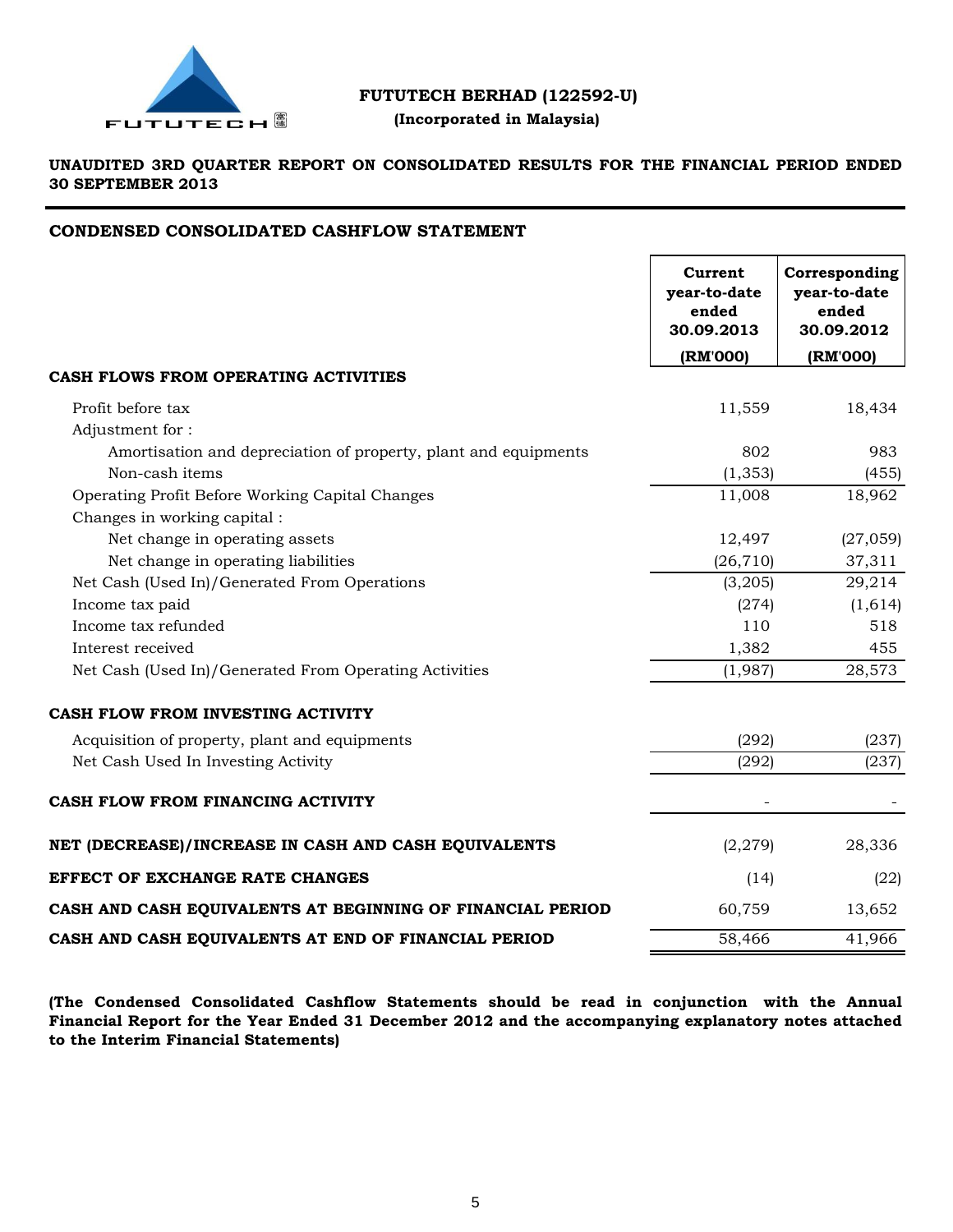

# **INFORMATION REQUIRED BY MALAYSIAN FINANCIAL REPORTING STANDARD (MFRS) 134**

### **A1. Corporate Information**

Fututech Berhad is a public limited company incorporated and domiciled in Malaysia, and is listed on the Bursa Malaysia Securities Berhad. The registered office is located at 802, 8th Floor, Block C, Kelana Square, 17 Jalan SS7/26, 47301 Petaling Jaya, Selangor. The principal place of business is located at No.1 (2nd Floor) Bangunan One Wangsa, Jalan Wangsa Permai, Taman Wangsa Permai, 52200 Kuala Lumpur.

# **A2. Malaysian Financial Reporting Standards ("MFRS")**

These condensed consolidated interim financial statements, for the period ended 30 September 2013, have been prepared in accordance with MFRS 134, Interim Financial Reporting and paragraph 9.22 of the Listing Requirements of Bursa Malaysia Securities Berhad. These condensed consolidated interim financial statements also comply with IAS 34 Interim Financial Reporting issued by the International Accounting Standard Board.

These condensed consolidated interim financial statements have been prepared by applying accounting policies and method of computation consistent with those used in the preparation of the audited financial statements of the Group as at 31 December 2012, except for the adoption of the following new and revised Standards and Amendments.

|             |                                                                                                                                 | Effective for annual period |
|-------------|---------------------------------------------------------------------------------------------------------------------------------|-----------------------------|
| Description |                                                                                                                                 | beginning on or after       |
| MFRS 7      | Financial Instruments : Disclosures [Amendments]<br>relating to Mandatory Effective Date of MFRS 9 and<br>Transition Disclosure | 1 March 2012                |
| MFRS 7      | Financial instruments : Disclosures [Amendments]<br>relating to Disclosures - Offsetting Financial Assets and<br>Liabilities    | 1 January 2013              |
| MFRS 10     | Consolidated Financial Statements                                                                                               | 1 January 2013              |
| MFRS 10     | Consolidated Financial Statements<br>[Amendments]                                                                               |                             |
|             | relating to Transition Guidance                                                                                                 | 1 January 2013              |
| MFRS 11     | Joint Arrangements                                                                                                              | 1 January 2013              |
| MFRS 11     | Joint Arrangements [Amendments relating to Transition                                                                           |                             |
|             | Guidancel                                                                                                                       | 1 January 2013              |
| MFRS 12     | Disclosures of Interests in Other Entities                                                                                      | 1 January 2013              |
| MFRS 12     | Disclosures of Interests in Other Entities [Amendments]                                                                         |                             |
|             | relating to Transition Guidance]                                                                                                | 1 January 2013              |
|             | MFRS 13 Fair Value Measurement                                                                                                  | 1 January 2013              |
|             | MFRS 101 Presentation of Financial Statements [Amendments<br>to Presentation<br>of<br>Items<br>of<br>Other<br>relating          |                             |
|             | Comprehensive Income                                                                                                            | 1 July 2012                 |
|             | MFRS 119 Employee Benefits [IAS 19 as amended by IASB in June 2011]                                                             | 1 January 2013              |
|             | MFRS 127 Separate Financial Statements [IAS 27 as amended by                                                                    |                             |
|             | IASB in May $2011$                                                                                                              | 1 January 2013              |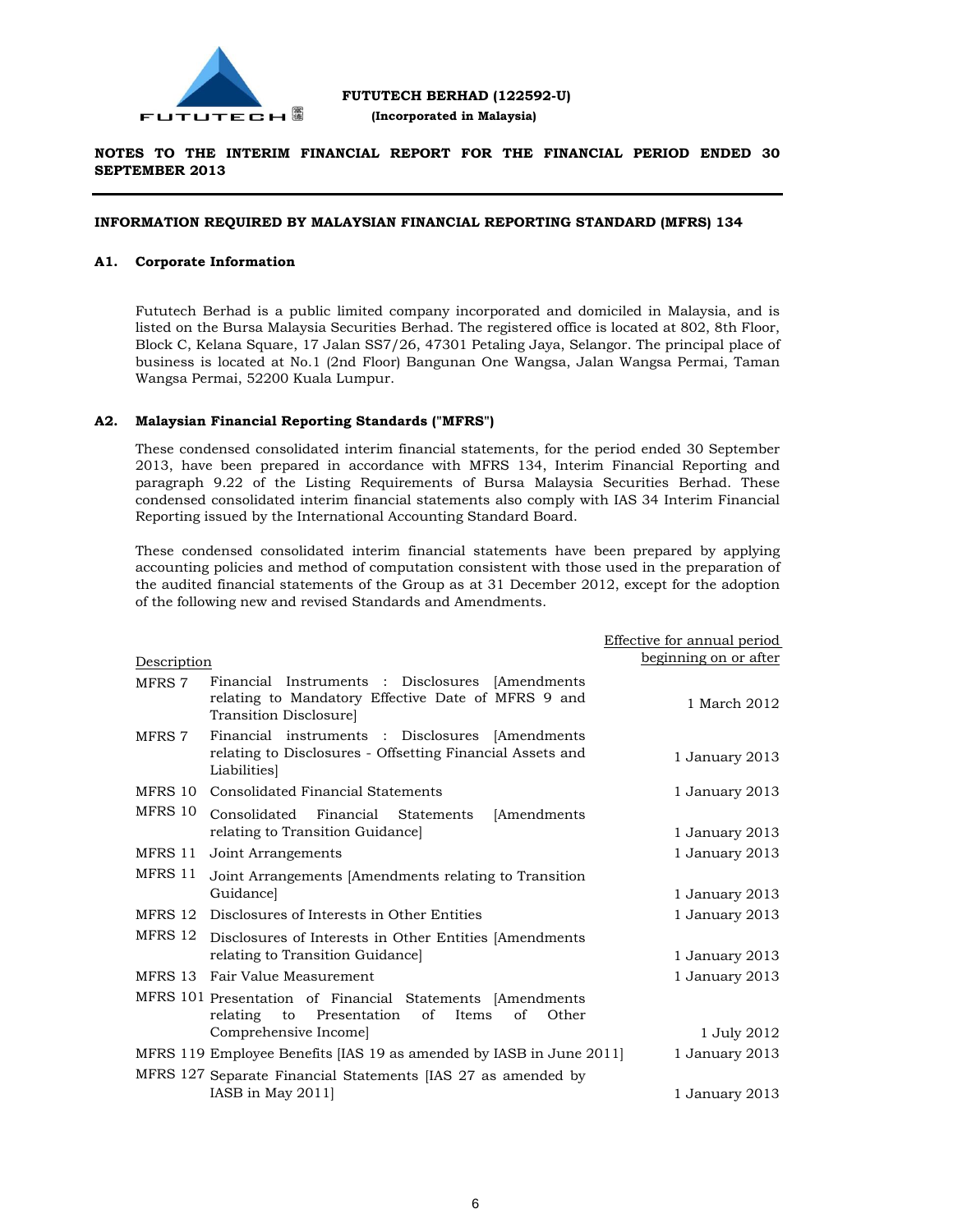

# **FUTUTECH BERHAD (122592-U)**

 **(Incorporated in Malaysia)**

# **NOTES TO THE INTERIM FINANCIAL REPORT FOR THE FINANCIAL PERIOD ENDED 30 SEPTEMBER 2013**

# **A2. Malaysian Financial Reporting Standards ("MFRS") (cont'd)**

|                                                                                                 | Effective for annual period |
|-------------------------------------------------------------------------------------------------|-----------------------------|
| Description                                                                                     | beginning on or after       |
| MFRS 128 Investments in Associates and Joint Ventures [IAS 28<br>as amended by IASB in May 2011 | 1 January 2013              |
| Amendments to MFRS contained in the document entitled Annual                                    |                             |
| Improvements 2009 - 2011 cycle                                                                  | 1 January 2013              |

The adoption of abovementioned Standards and Amendments does not have material impact on the financial statements of the Group and of the Company excepts for more extensive disclosures in the financial statements.

# **A3. Audit Report**

The audited financial statements for the preceding financial year ended 31 December 2012 were not subject to any qualification.

# **A4. Seasonal or Cyclical Factors**

The principal business operations of the Group are not significantly affected by any seasonal or cyclical factors.

# **A5. Unusual Items**

There were no unusual items in the current quarter under review and financial period that affecting the assets, liabilities, equity, net income or cashflow of the Group.

### **A6. Changes in Estimates**

There were no significant changes in estimates that have a material effect to the current quarter under review and the financial period.

# **A7. Debt and Equity Securities**

There were no other issuance or repayment of debt and equity securities, share buy-backs, share cancellations, shares held as treasury shares and resale of treasury shares by the Group during the financial period.

# **A8. Dividends Paid**

No dividend has been paid during the current quarter under review and the financial period.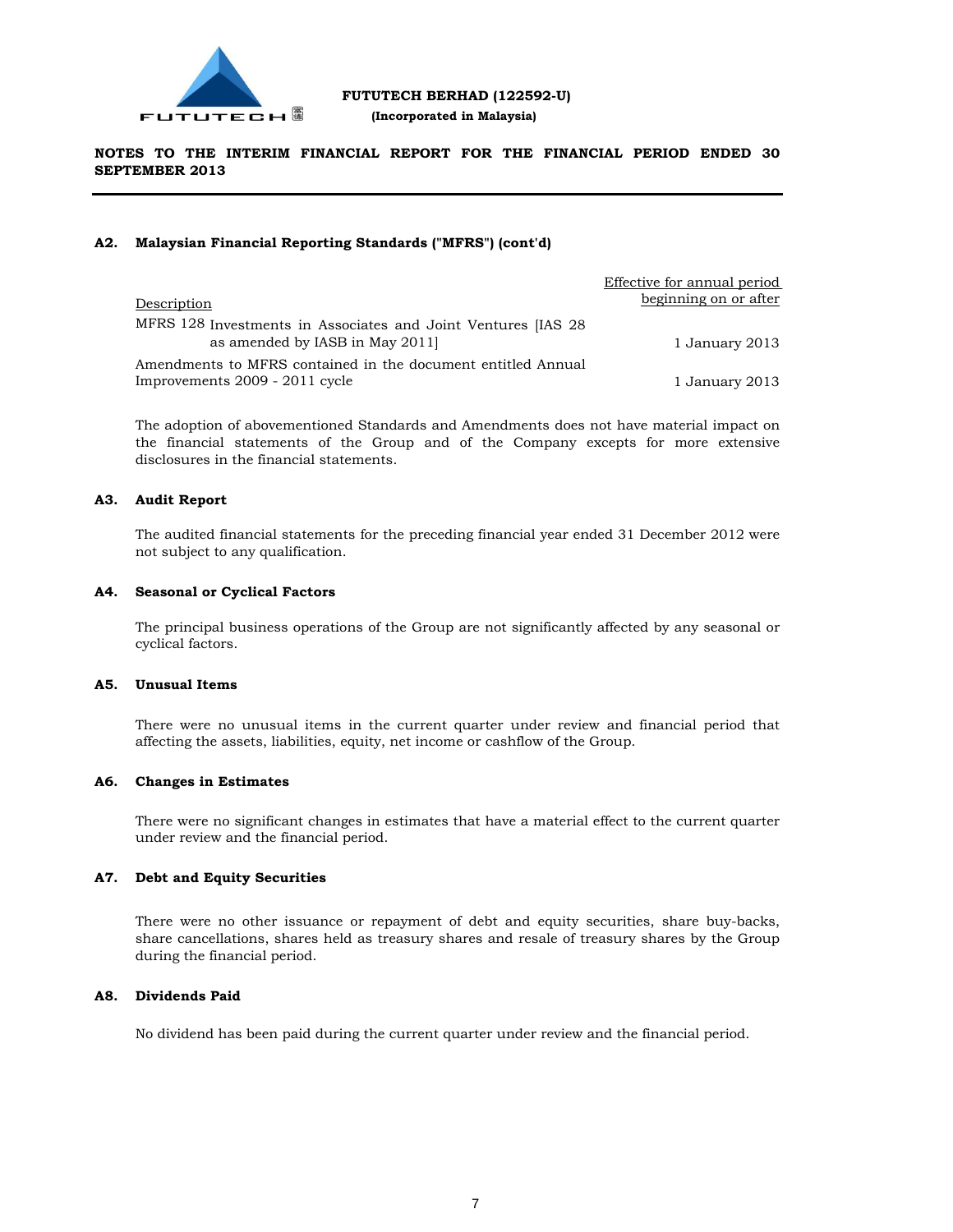

# **A9. Segmental Information**

Proposed UtilisationActual UtilisationUnutilised/  $\blacksquare$ from completion (RM) Repayment of Bank Borrowings21,700,000 21,700,0000-  $W_1$ Payment of Expenses  $\mathcal{L}_{\mathcal{L}}$ 

# **FOR THE FINANCIAL PERIOD ENDED 30 SEPTEMBER 2013**

|                          | Construction<br>(RM'000) | Manufacturing<br>(RM'000) | <b>Others</b><br>(RM'000) | Elimination<br>(RM'000) | <b>Total</b><br>(RM'000) |
|--------------------------|--------------------------|---------------------------|---------------------------|-------------------------|--------------------------|
| External Revenue         | 29,075                   | 2,370                     | $\overline{\phantom{a}}$  |                         | 31,445                   |
| Inter Segment Revenue    | 19,245                   | 7,976                     | $\overline{\phantom{a}}$  | (27, 221)               | -                        |
| <b>RESULTS</b>           | 48,320                   | 10,346                    |                           | (27, 221)               | 31,445                   |
| Segmental Results        | 8,481                    | 535                       | (359)                     |                         | 8,657                    |
| <b>OTHER INFORMATION</b> |                          |                           |                           |                         |                          |
| Segmental Assets         | 62,401                   | 91,255                    | 49,639                    | (89, 805)               | 113,490                  |
| Segmental Liabilities    | 73,427                   | 58,383                    | 51,650                    | (151, 244)              | 32,216                   |

# **FOR THE FINANCIAL PERIOD ENDED 30 SEPTEMBER 2012**

|                          | Construction<br>(RM'000) | <b>Manufacturing</b><br>(RM'000) | <b>Others</b><br>(RM'000) | Elimination<br>(RM'000) | Total<br>(RM'000) |
|--------------------------|--------------------------|----------------------------------|---------------------------|-------------------------|-------------------|
| External Revenue         | 145,870                  | 2,281                            |                           |                         | 148,151           |
| Inter Segment Revenue    | 75,277                   | 10,182                           | $\overline{\phantom{a}}$  | (85, 459)               | $\qquad \qquad -$ |
|                          | 221,147                  | 12,463                           |                           | (85, 459)               | 148,151           |
| <b>RESULTS</b>           |                          |                                  |                           |                         |                   |
| Segmental Results        | 16,854                   | 744                              | (369)                     |                         | 17,229            |
| <b>OTHER INFORMATION</b> |                          |                                  |                           |                         |                   |
| Segmental Assets         | 106,757                  | 122,535                          | 34,780                    | (117, 819)              | 146,253           |
| Segmental Liabilities    | 149,525                  | 68,378                           | 41,347                    | (179, 406)              | 79,844            |

As the business of the Group is engaged entirely in Malaysia, no reporting by geographical location of operation is presented.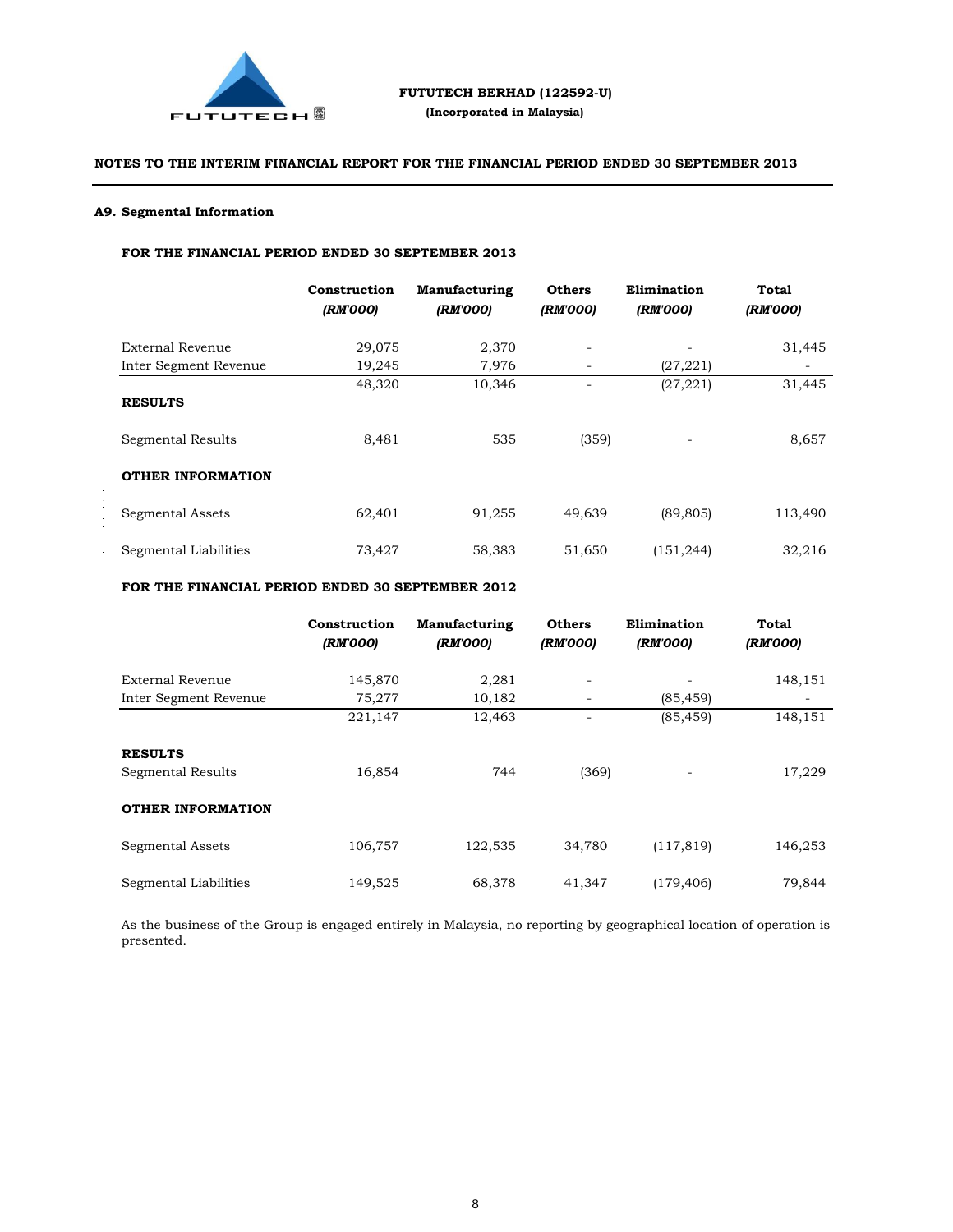

#### **A9. Segmental Information (contd.)**

As the business of the Group is engaged entirely in Malaysia, no reporting by geographical location of operation is presented.

For management purposes, the Group is organised into business units based on their products and services, and has three (3) reportable operating segments as follow:

(i) Construction - Supply and installation of aluminium and glazing works, stone works, interior fixtures, fittings, lightings, cabinetry and related products, provision of contract workmanship and general building works and related services.

(ii) Manufacturing - Manufacture, assemble, installation and sale of light fittings, furniture, kitchen cabinetry and related products.

(iii) Others - Investment holding and dormant companies.

### **Segment performance for the financial period ended 30 September 2013 as compared to corresponding preceding year quarter ended 30 September 2012**

#### **(i) Construction**

The construction segment recorded a revenue of RM29.08 million for the current quarter under review as compared to the corresponding preceding year quarter of RM145.87 million. Decrease in revenue recognised during the current quarter was mainly due to lower construction activities as one project has completed and other projects are nearing finalisation or at starting stage as compared to the corresponding preceding year quarter where all projects were in full swing. Segmental profit decreased from RM16.85 million in the corresponding preceding year quarter to segmental profit of RM8.48 million for the current quarter, representing a decrease of RM8.37 million.

#### **(ii) Manufacturing**

Manufacturing segment recorded a revenue of RM2.37 million for the current quater as compared to the corresponding preceding year quarter of RM2.28 million. Despite the marginal increase in revenue, the segmental result has decreased from a profit of RM744 thousand in the corresponding preceding year quarter to a profit of RM535 thousand in the current quater, representing a decrease of approximately RM209 thousand or 28.09%. Higher segmental result in the corresponding preceding year quarter mainly due to reversal of overprovision of income tax in previous years. The inter-segment revenue was derived from progress revenue of manufacturing of kitchen cabinetry and related products to inter-company for construction purpose. These have been eliminated at the group level.

#### **(iii) Others**

Others refer to investment holding and dormant companies. Segmental loss of RM359 thousand was recorded during the current quarter due to operating expenses being incurred.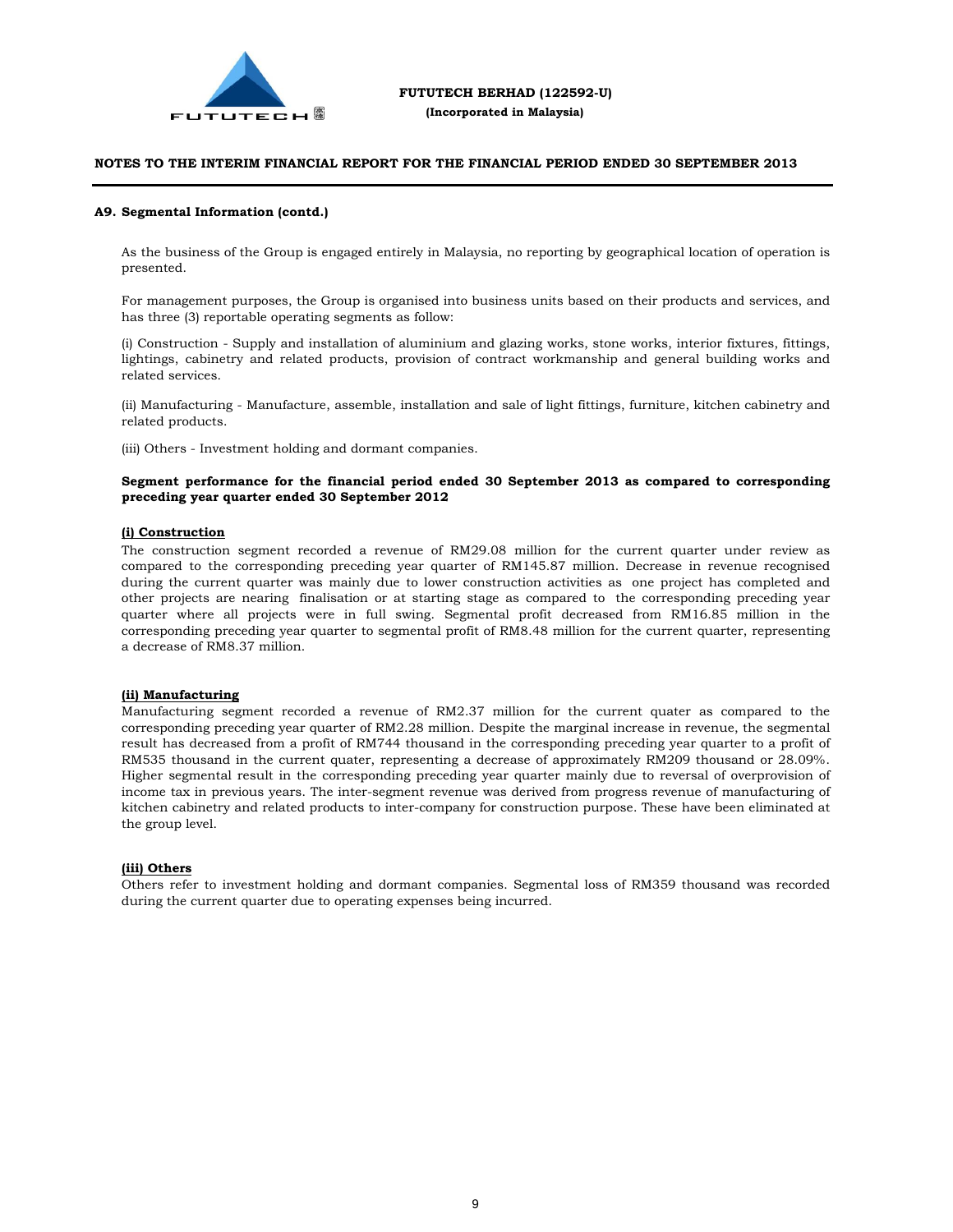

#### **A10. Profit Before Tax**

|                                                                | Individual                               | Cumulative<br><b>Quarter</b> |  |
|----------------------------------------------------------------|------------------------------------------|------------------------------|--|
|                                                                | <b>Quarter</b><br>30.09.2013<br>(RM'000) |                              |  |
|                                                                |                                          | 30.09.2013<br>(RM'000)       |  |
|                                                                |                                          |                              |  |
| Amortisation and depreciation of property, plant and equipment | 355                                      | 802                          |  |
| Interest income                                                | 431                                      | 1,382                        |  |
| Realised foreign exchange loss                                 |                                          | 30                           |  |

Other than the above items, there were no exceptional items, inventories written down and written off and allowance for impairment loss on investment properties for the current quarter under review.

#### **A11. Subsequent Events**

As at the date of this report, there were no material events subsequent to the balance sheet date that affect the results of the Group for the financial period.

#### **A12. Changes in Composition of the Group**

Saved as disclosed below, there were no changes in the composition of the Group during the financial period.

- a) On 2 July 2013, the Company has acquired two (2) ordinary shares of USD1.00 each in Aurizon Investments Limited ("Aurizon") that incorporated and domiciled in British Virgin Islands, representing 100% of the issued and paid-up share capital of Aurizon for a total consideration of USD2.00.
- b) On 28 August 2013, the Company has incorporated its wholly-owned subsidiary namely, FutuProp Sdn Bhd ("FutuProp"). The authorised share capital of FutuProp is RM400,000 divided into 400,000 ordinary shares of RM1.00 each with a total issued and paid-up share capital of RM2.00 comprising 2 ordinary shares of RM1.00 each. The intended business activity of FutuProp is investment holding. On the same day, FutuProp has acquired two (2) ordinary shares of RM1.00 each in Segi Rancak Sdn Bhd ("SRSB"), representing 100% of the issued and paid-up share capital of SRSB for a total consideration of RM2.00.

#### **A13. Changes in Contingent Liabilities or Contingent Assets**

As at the date of this report, the Company has given corporate guarantees amounting to RM12.86 million for credit facilities granted to certain subsidiary companies or in lieu of performance bond requested by client.

Other than as disclosed above, there were no other changes in the contingent liabilities or assets since the last financial year ended 31 December 2012.

#### **A14. Capital Commitments**

As at the date of this report, the Group has no material capital commitments.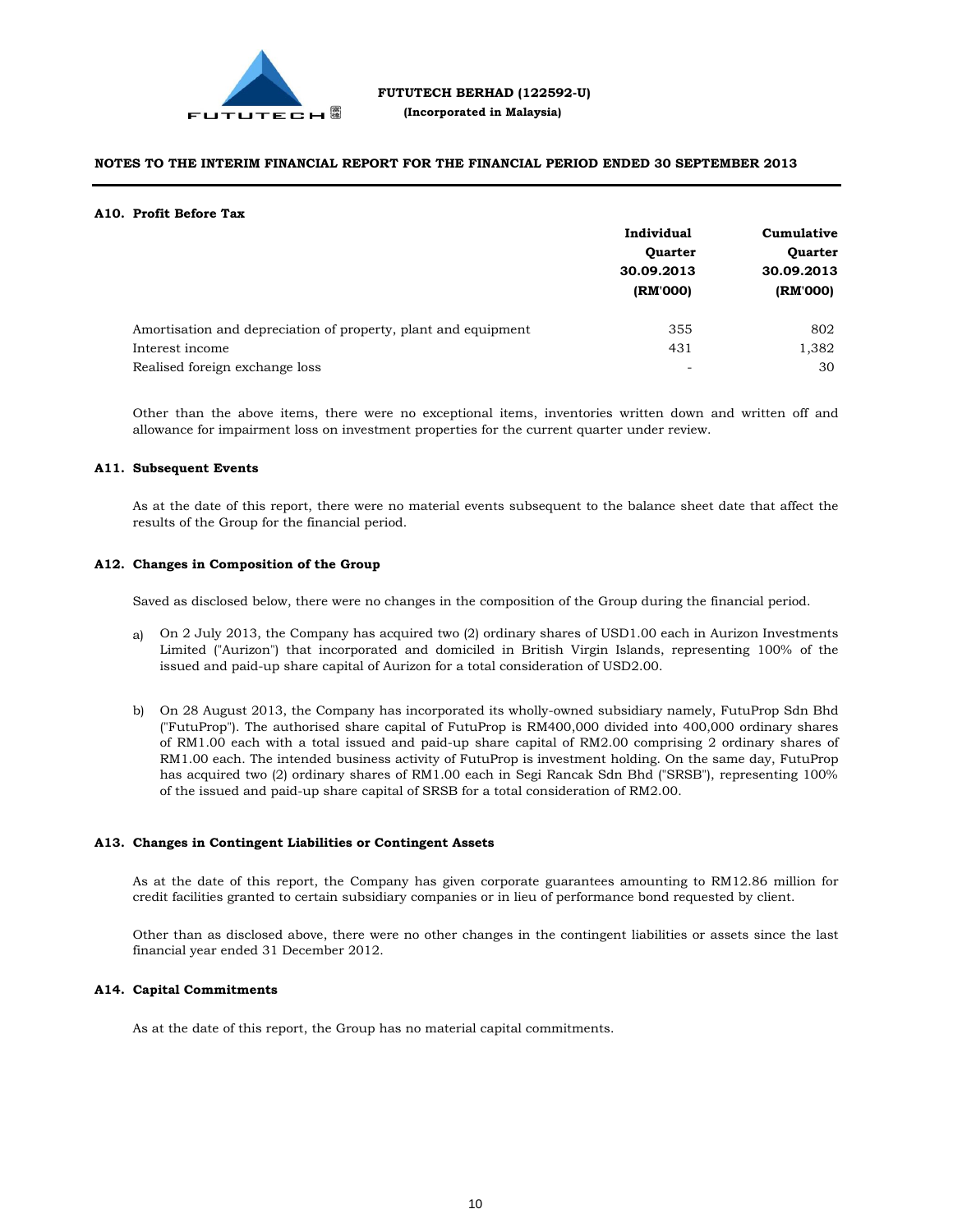

# **ADDITIONAL INFORMATION REQUIRED BY THE LISTING REQUIREMENTS OF BURSA SECURITIES**

#### **B1. Review of Performance**

For the current individual quarter under review, the Group recorded a revenue of RM7.04 million as compared to the corresponding preceding year individual quarter of RM22.07 million. Higher revenue in the corresponding preceding year individual quarter mainly due to projects were in full swing where higher revenue recognised from two projects that were approaching their completion stage. Consequently, Profit Before Tax ("PBT") in the corresponding preceding year quarter of RM6.16 million is higher than PBT in current quarter under review of RM2.72 million by approximately RM3.44 million .

PBT of the Group for financial period ended 30 September 2013 stood at RM11.56 million, representing a reduction of RM6.88 million as compared to its previous year to date PBT of RM18.43 million. Finalisation of a few construction projects have contributed profits to the current financial period. However, lower construction activities from on-going projects and preliminary expenses incurred in preparation for securing prospective projects has lowered the PBT of current financial period.

#### **B2. Change in Results of Current Quarter Compared to Preceding Quarter**

|                   | Current              | Preceding                          |  |
|-------------------|----------------------|------------------------------------|--|
|                   | <b>Ouarter ended</b> | <b>Ouarter ended</b><br>31.06.2013 |  |
|                   | 30.09.2013           |                                    |  |
|                   | (RM'000)             | (RM'000)                           |  |
|                   | 7.044                | 10,114                             |  |
| Revenue           | 2,719                | 3,613                              |  |
| Profit before tax |                      |                                    |  |

For the current quarter under review, the Group recorded a revenue of RM7.04 million as compared to RM10.11 million in its immediate preceding quarter. Coupled with the reduction in revenue, PBT was marginally decreased by approximately RM894 thousand as a result of certain construction activities during the quarter and preliminary expenses being incurred in preparation for securing prospective projects.

#### **B3. Current Year Prospects**

The Group will continue to focus on its construction activities whilst going through its pre-development activities on its previously acquired lands and further pursuing property development opportunities.

With favorable industry outlook on the property segment, we believe the current activities is expected to contribute positively to the Group's future earnings.

Barring any unforeseen circumstances, the Group's overall performance for the year will remains satisfactory.

#### **B4. Profit Forecast**

There were no profit forecast prepared or profit guarantee made by the Group.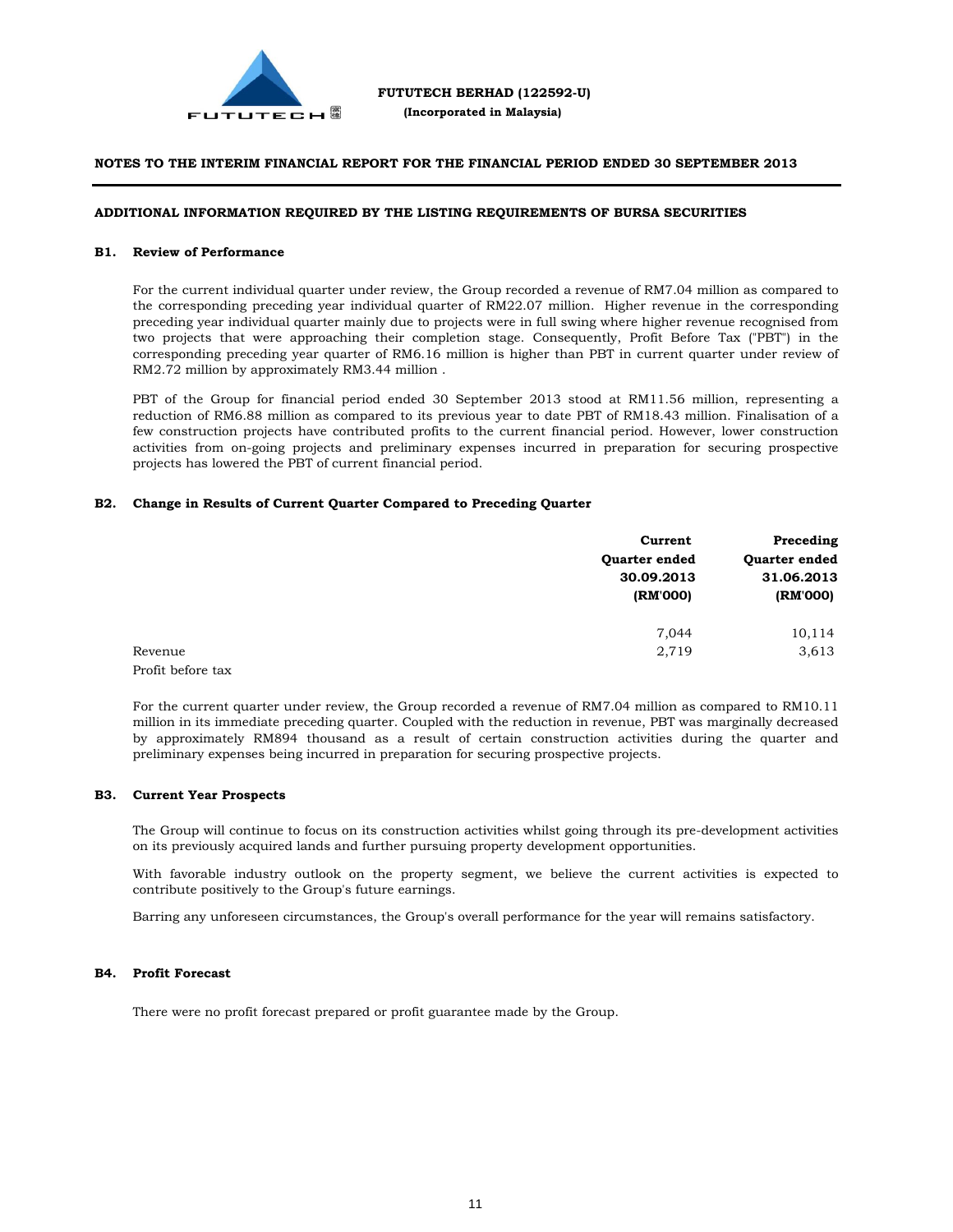

#### **B5. Taxation**

|                                | Individual<br>Quarter<br>30.09.2013<br>(RM'000) | Cumulative<br>Quarter<br>30.09.2013<br>(RM'000) |
|--------------------------------|-------------------------------------------------|-------------------------------------------------|
| Malaysia income tax            |                                                 |                                                 |
| - current year                 | 392                                             | 691                                             |
| - in respect of previous years |                                                 | 5                                               |
|                                | 392                                             | 696                                             |
| Deferred tax                   |                                                 |                                                 |
| - current year                 | 161                                             | 2,240                                           |
| - in respect of previous years |                                                 | (34)                                            |
|                                | 553                                             | 2,902                                           |

The effective tax rate of the Group for income tax in the current quarter under review is lower than the statutory tax rate of 25% due mainly to the utilisation of tax losses and capital allowances brought forward.

#### **B6. Quoted Securities**

There were no quoted securities as at the financial period.

#### **B7 Group Borrowings and Debt Securities**

There were no borrowings and debts securities as at the financial period.

#### **B8. Status of Corporate Proposals announced**

On 28 March 2013, the shareholders of the Company have at the Extraordinary General Meeting passed the resolution on proposed acquisition of land by Senandung Raya Sdn Bhd, a wholly-owned subsidiary of the Company, which measuring approximately 35,310 square metres held under PN 48543 Lot 10333 Mukim Bukit Raja, Daerah Petaling Jaya Selangor for a total purchase consideration of RM16,500,000 by way of a show of hands. The details of the proposal was previously disclosed in the interim financial report of the financial year ended 31 December 2012.

Saved as disclosed above, there is no other corporate proposal announced but not complete.

#### **B9. Changes in Material Litigation**

As at the date of this report, there were no pending material litigation for the Group.

#### **B10. Dividends**

No interim dividend has been declared for the current quarter under review and financial period.

On 19 November 2013, the Board of Directors has approved an interim dividend of 8% per ordinary share (based on ordinary share of RM0.50 each), less taxation of 25%, in respect of the current financial year ending 31 December 2013. The total net amount payable is RM2.72 million.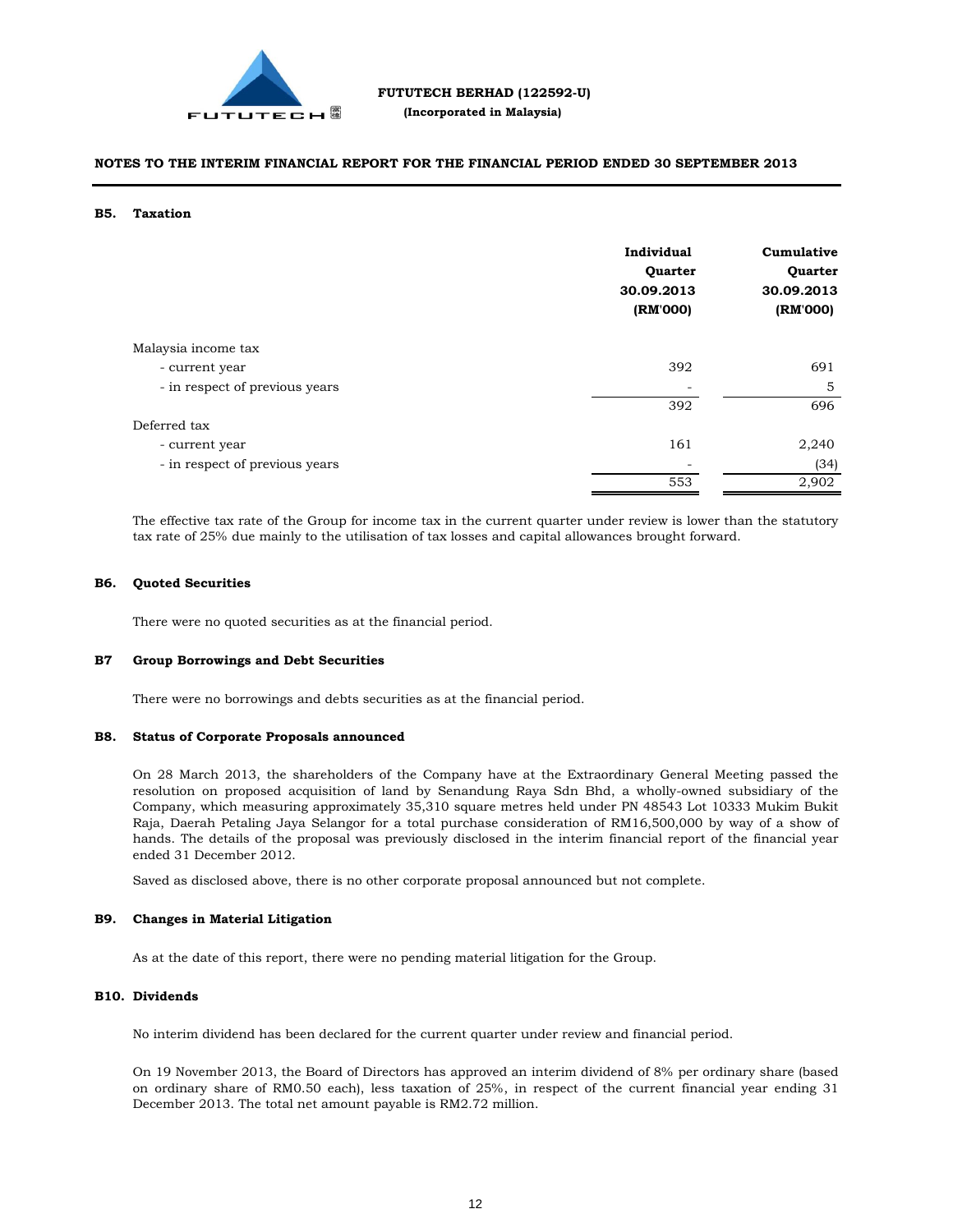

#### **B11. Derivatives and Fair Value Changes of Financial Liabilities**

- (a) There were no derivaties as at the current quarter under review and financial period.
- (b) There were no fair value gain/(loss) on fair value changes of financial liabilities for the current quarter under review and financial period.

# **B12. Sales of unquoted investments and/or properties**

There were no sales of unquoted investments and/or properties as at the financial period.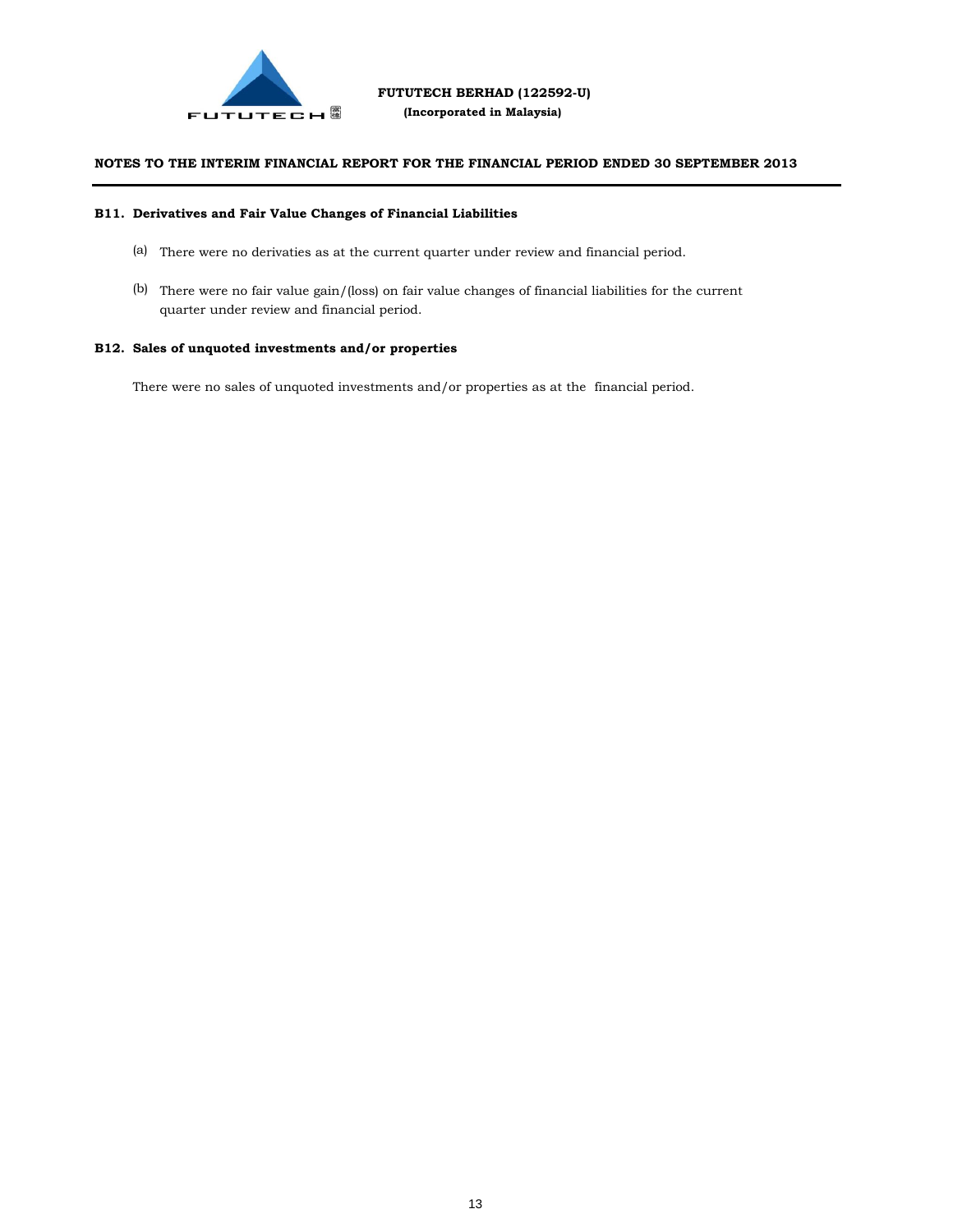

 **(Incorporated in Malaysia)**

# **NOTES TO THE INTERIM FINANCIAL REPORT FOR THE FINANCIAL PERIOD ENDED 30 SEPTEMBER 2013**

#### **B13. Earnings Per Share**

# **Earnings**

Profit attributable to equity holders of the Company (RM'000)

# **a) Basic**

Weighted average number of ordinary shares ('000)

**Basic Profit per share attributable to equity holders of the Company (Sen)**

# **b) Diluted**

Weighted average number of ordinary shares (diluted) ('000)

**Fully diluted earnings / (losses) per share attributable to equity holders of the parent (Sen)**

| <b>Individual Quarter Ended</b> |            |  | <b>Cumulative Quarter Ended</b> |            |
|---------------------------------|------------|--|---------------------------------|------------|
| 30.09.2013                      | 30.09.2012 |  | 30.09.2013                      | 30.09.2012 |
|                                 |            |  |                                 |            |
|                                 |            |  |                                 |            |
| 2,166                           | 5,939      |  | 8,657                           | 17,229     |
|                                 |            |  |                                 |            |
|                                 |            |  |                                 |            |
| 90,737                          | 90,737     |  | 90,737                          | 90,737     |
|                                 |            |  |                                 |            |
| 2.39                            | 6.55       |  | 9.54                            | 18.99      |
|                                 |            |  |                                 |            |
|                                 |            |  |                                 |            |
|                                 |            |  |                                 |            |
| $N/A^*$                         | $N/A^*$    |  | $N/A^*$                         | $N/A^*$    |
|                                 |            |  |                                 |            |
| $N/A^*$                         | $N/A^*$    |  | $N/A^*$                         | $N/A^*$    |

**\*** *Fully diluted EPS is not calculated as the impact is anti-dilutive*